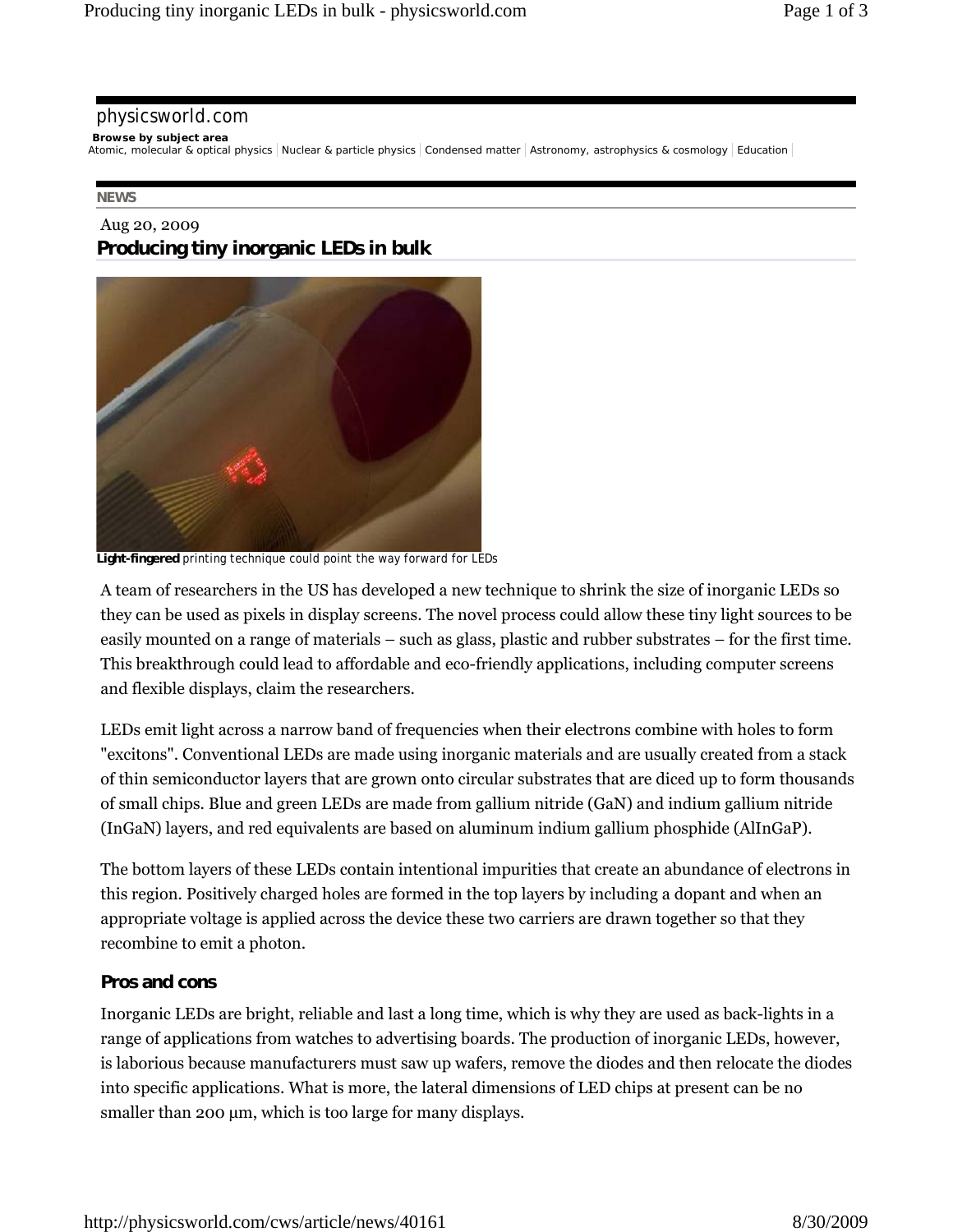

Organic LEDs, in contrast, are made by sandwiching carbon-based molecules between an indium tin oxide-coated substrate and a metal contact. Applying a voltage across this structure brings electrons from one side of the device together with holes from the other, and the recombination of these carriers generates a photon. In recent years, this process has been used to create arrays of parallel organic LEDs for use in display panels.

Producing displays that feature small inorganic LEDs arranged in parallel is a tougher challenge, but the US team led by John Rogers at the University of Illinois, Urbana-Champaign, has managed to do just that. The hope is that these tiny lights could eventually be produced *en mass* in parallel to act as the pixels of a display screen, rather than just forming the back-light.

In a small-scale demonstration of the technique, the researchers deposited an aluminium arsenide (AlAs) layer and a red LED onto a gallium arsenide (GaAs) substrate. They then selectively removed parts of the film using photolithography and etching to define square "LED islands" of length 50 μm on this wafer. Subsequent exposure to hydrofluoric acid removes most of the surrounding AlAs layer to leave an array of LEDs that are weakly bound to the substrate.

# **Printing light**

An automated printing tool with a soft stamp picks up an array of these tiny LED chips and deposits them onto a substrate, such as glass, plastic or rubber. A thin metallic mesh on this substrate provides one contact to the LEDs, before a second contact is applied with a lithographic technique to complete the process.

Although the technique can currently be used to make red displays, Rogers now plans to develop full colour displays by working out a way to produce blue and green LEDs as well. "We are preparing a manuscript on that content now," Rogers told *physicsworld.com*.

Another potential application is white-light systems for general illumination, which are being developed by a spin-off company, CoolEdge. "We are also exploring flexible and stretchable infra-red and ultraviolet devices for certain applications in biomedicine," says Rogers.